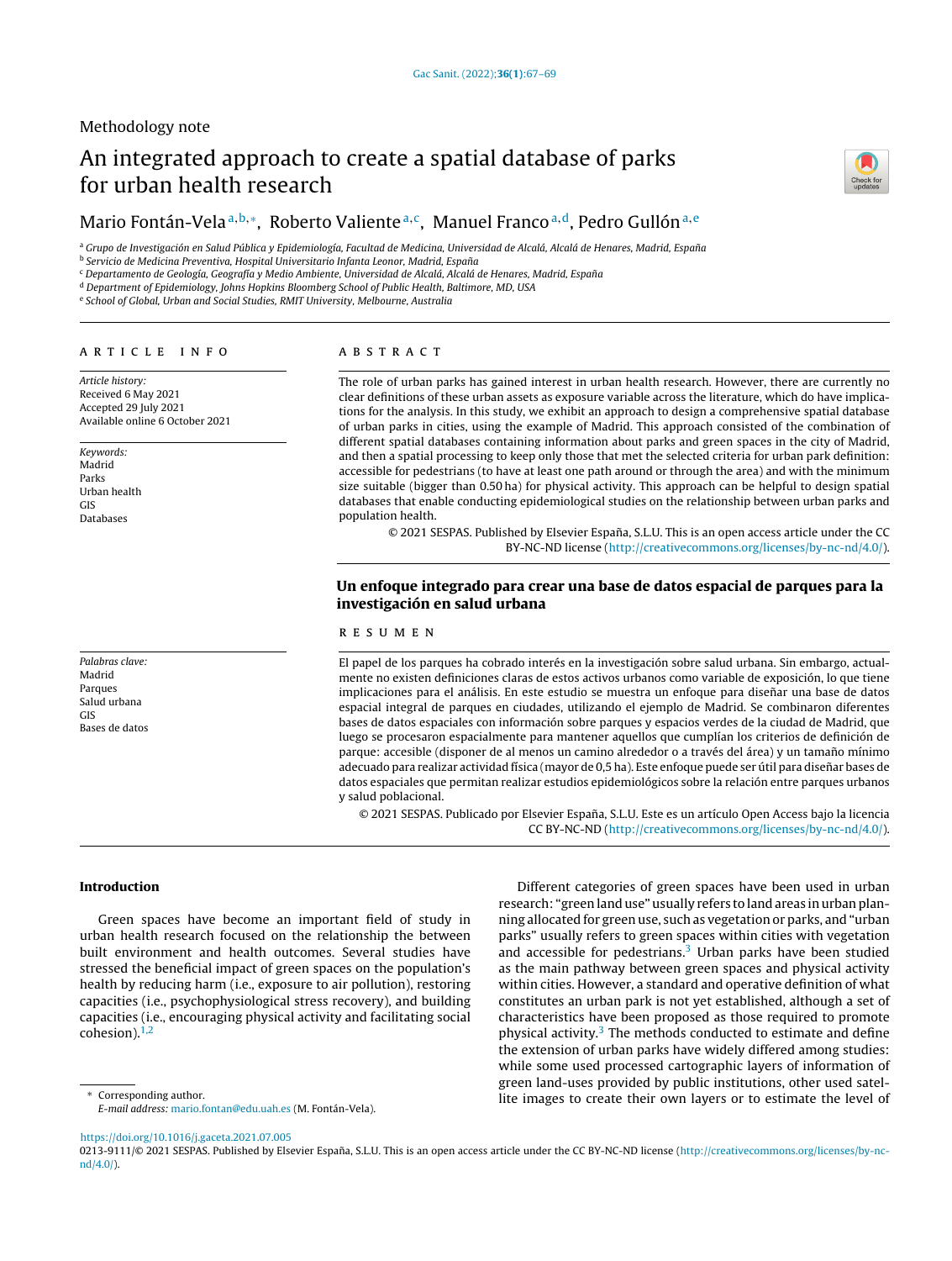<span id="page-1-0"></span>

Figure 1. Workflow for the spatial processing of databases selected for parks and urban health research analysis: the example of Madrid.

greenness by performing complex operations like the NDVI. $4$  The former represent an easy-to-implement methodology with readyto-use data, but with limited capacity to define what is considered as an urban park, while the use of satellite images allows a more flexible definition of urban park, but it implies a complex methodology using Geographic Information Systems (GIS). Different urban park definitions can yield different results in public health studies: while some found an association between urban parks and mental health using land-use layers, others found no association using obesity as the outcome variable.[5,6](#page-2-0) Alongside this complexity, the need of relying on secondary data could difficult these analysis, since each database was created to respond to a specific purpose and it could gather different information.

This paper aims to present an approach to create a comprehensive spatial database of urban parks for public health research purposes using the example of Madrid.

# Methodology

# Study setting

The proposed approach is for the study of urban parks using the example of Madrid, the capital of Spain, with 3,334,730 inhabitants, according to the National Statistics Institute for the 2020 year, and an area of 604,45 km $^2\!$ .

# Database selection

Two specific databases offering data on green spaces and/or urban parks in geospatial vector format (shapefile) were gathered: 1) the land uses reported in the General Urban Development Plan of the Regional Government (GUDP) of the year 1997 —land use l[a](#page-2-0)yer $-\frac{7}{3}$  and 2) the green spaces for the year 2019 whose maintenance is the responsibility of the City Council —green space layer—, provided by the Sub-Directorate for the Conservation of Green Areas and Urban Trees. Both were collected by public institutions. Despite the year of the GUDP is 1997, this is the main tool to guide

the urban development in the Spanish context, and some further updates until 2016 of the plan were included in the database.

#### Spatial database processing

The land-use layer comprises information on the land use distribution, in which the extent of the city is divided into polygons with different land-use (e.g., residential, industrial, etc.). This layer was filtered to keep those polygons labelled as any "green land use". In contrast, the green space layer is a more specific database representing only those areas that constitute green spaces within the city. We used GIS to merge both layers into a new one —final layer depicting all the areas classified as "green space" by the land-use or the green space layer. We identified some polygons in which both layers were overlapped. Both sources classify these polygons as "green space", and we automatically included them in the final layer. However, we found polygons that were not coincident (i.e., areas depicted as "green space" in the land use layer, but not in the green space layer, and vice versa).

To solve this conflict, two researchers conducted a two-step analysis. Firstly, one of the researchers assessed, using photointerpretation with Google Street View imagery, whether each conflictive polygon complied the following criteria:

- As the GUDP might account as "green spaces" for some polygons that are not currently built, but it is expected to be converted into a green space in the future, the park should be already built and verifiable using Google Street View imagery.
- Urban parks should be accessible for pedestrians, considered as the presence of at least one walking path around the perimeter or crossing the area.

The researcher classified the conflictive polygons into three categories depending on whether the polygon should be included, excluded, or to review. As the database information was previously validated by public institutions, we considered that only a double-check was needed for the conflictive polygons. Thus, the